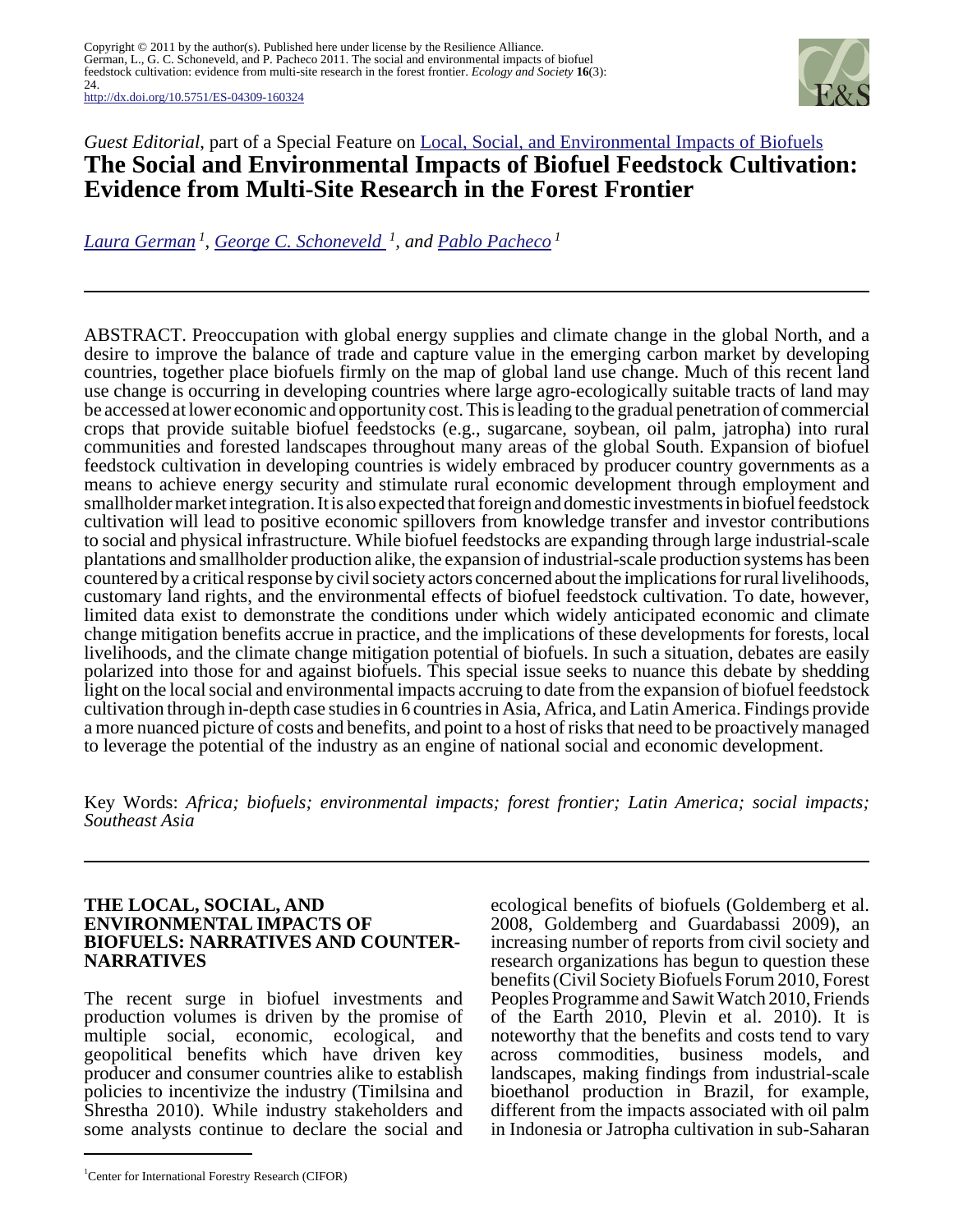Africa, each of which is expanding through both smallholder and industrial-scale production models. Such differences are often obscured in the polemics that have characterized this emerging industry. We will review the key arguments made for and against biofuel feedstock expansion, with a focus on the local social and environmental impacts that are the core theme of this special issue.

### **Ecological benefits and costs**

One of the primary justifications for a shift to biofuels as an alternative energy source has to do with the climatic benefits that are anticipated to occur from the substitution of fossil fuels, whose combustion results in large net  $CO_2$  emissions, to fuels whose combustion releases gases sequestered through cultivation and which are therefore considered greenhouse gas (GHG) neutral (Macedo 2005, Peters and Thielmann 2008). This promise of greener energy for transport has led to the inclusion of biofuels in alternative energy targets in many industrialized countries, notably the USA and the EU, and a growing number of developing countries, notably Brazil (Ministério da Agricultura, Pecuária e Abastecimento 2006, Amatayakul and Berndes 2007, US Congress 2007, Petroworld 2008, EU 2009). Recent publications quantifying the climate effects of biofuel feedstock cultivation suggest, however, that these benefits cannot be assumed due to the potentially significant GHG emissions associated with land use change, fossil fuel usage in cropping and processing, and marketing (Reijnders and Huijbregts 2008). Some studies suggest that the emissions associated with direct and indirect land use change alone may negate estimated climatic benefits, particularly when biofuels displace carbon-rich ecosystems and displace food production (Searchinger et al. 2008, Romijn 2009, Lapola et al. 2010, Plevin et al. 2010). Yet the net climate impacts of oil palm cultivation even on carbon-rich peatlands continue to be disputed by industry (World Growth undated). Within scientific and policy circles, it is increasingly recognized that adequate accounting of the climatic effects of biofuels must consider the full life cycle of the bioenergy production, distribution, and consumption chain, as well as direct and indirect land use changes associated with biofuel feedstock cultivation (Pena et al. 2010, Fritsche et al. 2011). While the uncertainties associated with indirect land use changes pose very real challenges to the measurement of these effects, they are anticipated

to be significant and should not be left out of life cycle calculations (Plevin et al. 2010).

While the environmental debate centers largely around climate change issues, other environmental effects of biofuels are also the subject of debate. Many claim that the ability to cultivate biofuel feedstocks such as oil palm and jatropha on marginal land can lead to the reclamation of degraded lands, making these areas productive again and thereby avoiding forest conversion (Borras et al. 2010, Villela 2009, cited by Teixeira de Andrade and Miccolis 2010, Wilkinson and Herrera undated). Despite lack of comprehensive data, in the early 1990s it was estimated that approximately 500 million hectares of degraded land were available for cultivation in the world, 100 million hectares of which were located in Latin America, 100 million hectares in Asia, and 300 million hectares in Africa (Field et al. 2007). In Indonesia alone, 27 million hectares of degraded and forestlands have been identified for palm oil plantations (Cotula et al. 2008). However, many recent reports dispute whether investors can be induced to target such lands, suggesting that many are more inclined to convert forested lands for the rents they may receive from the same, or actively seek productive farmland for profit maximization (Casson 1999, Gaia Foundation et al. 2008, Borras et al. 2010). In Indonesia, for instance, timber, plywood, and pulp and paper companies have obtained permission to clear millions of hectares of forest under the guise of oil palm plantation establishment. While some of these companies utilized timber revenues to finance the development of oil palm estates (Manurung 2002, cited by World Bank 2010), much of this deforestation occurred without ever resulting in any plantation investments or rural livelihood benefits (Casson 1999, Holmes 2002, Sandker 2007, Valentino 2011).

Some analysts have attempted to quantify the effects of biofuel feedstock expansion on forests. Koh and Wilcove (2008) suggest that between 1990 and 2005, an estimated 55% to 59% of oil palm expansion in Malaysia and at least 56% of that in Indonesia occurred at the expense of natural forest cover. It is not surprising that the few biodiversity impact studies done on oil palm in this region point to significant reductions in species richness and in the prevalence of species of high conservation value relative to both primary and disturbed forests (Fitzherbert et al. 2008, Danielsen et al. 2008). In the Brazilian Amazon, only a small portion of total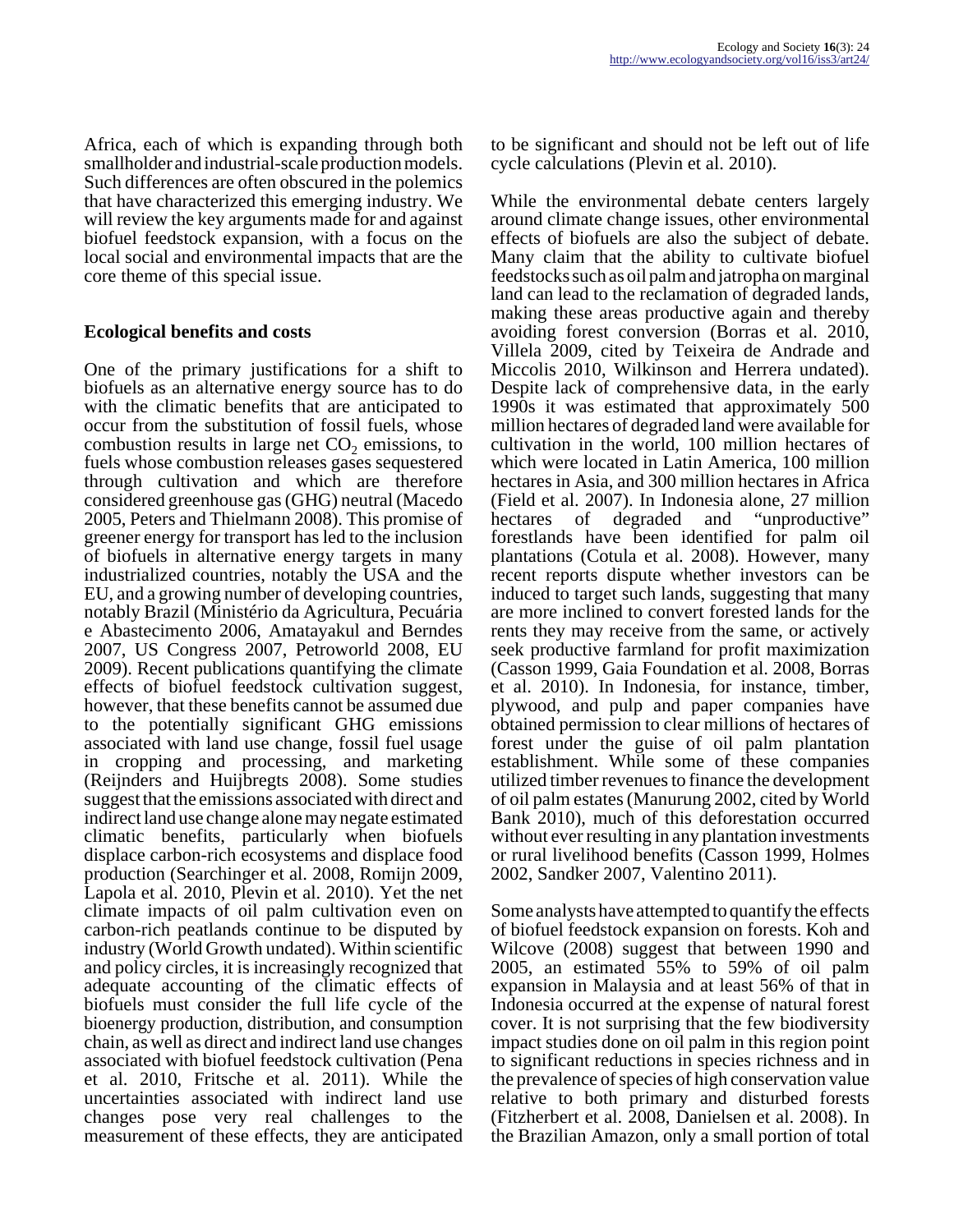deforestation is linked to cropland expansion, since about 70% is related to the expansion of cattle ranching (Margulis 2004). In the state of Mato Grosso, 17% of total deforestation during the 2001-2004 period was attributed to cropland expansion, notably for soy (Morton et al. 2006). In southern Brazil, the direct impacts of sugarcane expansion on forestlands are limited since expansion was found to occur largely on previously converted and actively used areas (cropland, pasture) (Meloni Nassar et al. 2008). Incorporation of indirect effects would undoubtedly increase these effects. A simulation study conducted by Lapola et al. (2010) estimated that for Brazil to meet its 2020 biodiesel consumption target, an additional 10.8 million ha of land would be required for soy cultivation. While some of this expansion is expected to be directly at the expense of forest, it is projected that the most profound impact on forests will occur through displaced cattle ranching, illustrating the potential significance of indirect land use change. While evidence from Africa is limited and largely anecdotal, some studies document commercial operators targeting forested landscapes for plantation development (ABN 2007, Gordon-Maclean et al. 2009, Nhantumbo and Salomao 2010, Mortimer 2011, Valentino 2011).

### **Social and economic benefits and costs**

The debate over the local social and economic impacts of biofuels is also contentious, and focuses on a few key issues: the ability of biofuels to serve as a stimulus to rural economies, effects on land access and control, and food security. Any look at the arguments for and against biofuels must be explicit about the business model for biofuel feedstock cultivation under consideration since socioeconomic benefits are likely to be strongly shaped by the mode of production. Industrial-scale plantations, smallholders growing independently for market, and diverse arrangements under which companies contract smallholders to produce feedstock on their behalf, will each have their own unique set of impacts, despite the inherent diversity within each.

## *Biofuels as a stimulus to rural economies*

Rural economic benefits are a key rationale behind the expansion targets and biofuel policies and incentives established by producer country governments around the world (Energy Sector

Management Assistance Program 2005, Energy Commission of Ghana 2006, Timnas BBN 2006, Ministry of Energy and Water Development of Zambia 2008, Republic of Mozambique 2009, Andrade and Miccolis 2010, World Bank 2010), and a number of multi-purpose feedstocks have historically been used as engines of rural economic development (Potter and Lee 1998, Government of Brazil 2005). Under the right conditions, for example, oil palm can yield positive socioeconomic benefits to rural communities through employment, infrastructure improvements, increases in land value, and income from smallholder cultivation (World Bank 2010). Soybean production has brought significant income to land owners and produced important economic multipliers in the downstream food industry (Goldsmith and Hirsch 2006), although anecdotal evidence suggests that benefits are concentrated in larger landholdings.

One of the primary benefits purported to come with large-scale plantations is formal employment (Peters and Thielmann 2008). In the few cases in which employment figures are cited, benefits are highly variable. The oil palm industry in Indonesia and Malaysia employs anywhere from 0.08 to 0.5 people per ha, with higher employment rates associated with smallholder-based production, followed by operations of lesser scale and sophistication (World Bank 2010). Companies exhibit a bias toward workers with backgrounds in sedentary agriculture in their hiring practices, and in the process deprive indigenous communities of potential benefits (Colchester 2010, World Bank 2010). Although in Brazil sugarcane and ethanol production have generated significant direct employment, the number of workers employed in sugarcane production has decreased by 62 percent as a result of mechanization (Ortiz and Rodrigues 2006, Dufey 2008). Similar trends characterize the soy sector, in which mechanized cultivation generates on average only 0.05 to 0.06 jobs per ha (Bickel and Dros 2003), although this takes place in areas of relatively low population density where off-farm income helps to bolster rural livelihoods. In addition to the limited labor intensity of some feedstocks, plantation employment tends to be unskilled and highly insecure as a result of temporary employment; benefits to poverty alleviation are, therefore, often limited (Macedo 2005; Marti 2008, World Bank 2010).

Although the net local economic benefits from plantation agriculture remain a topic of debate,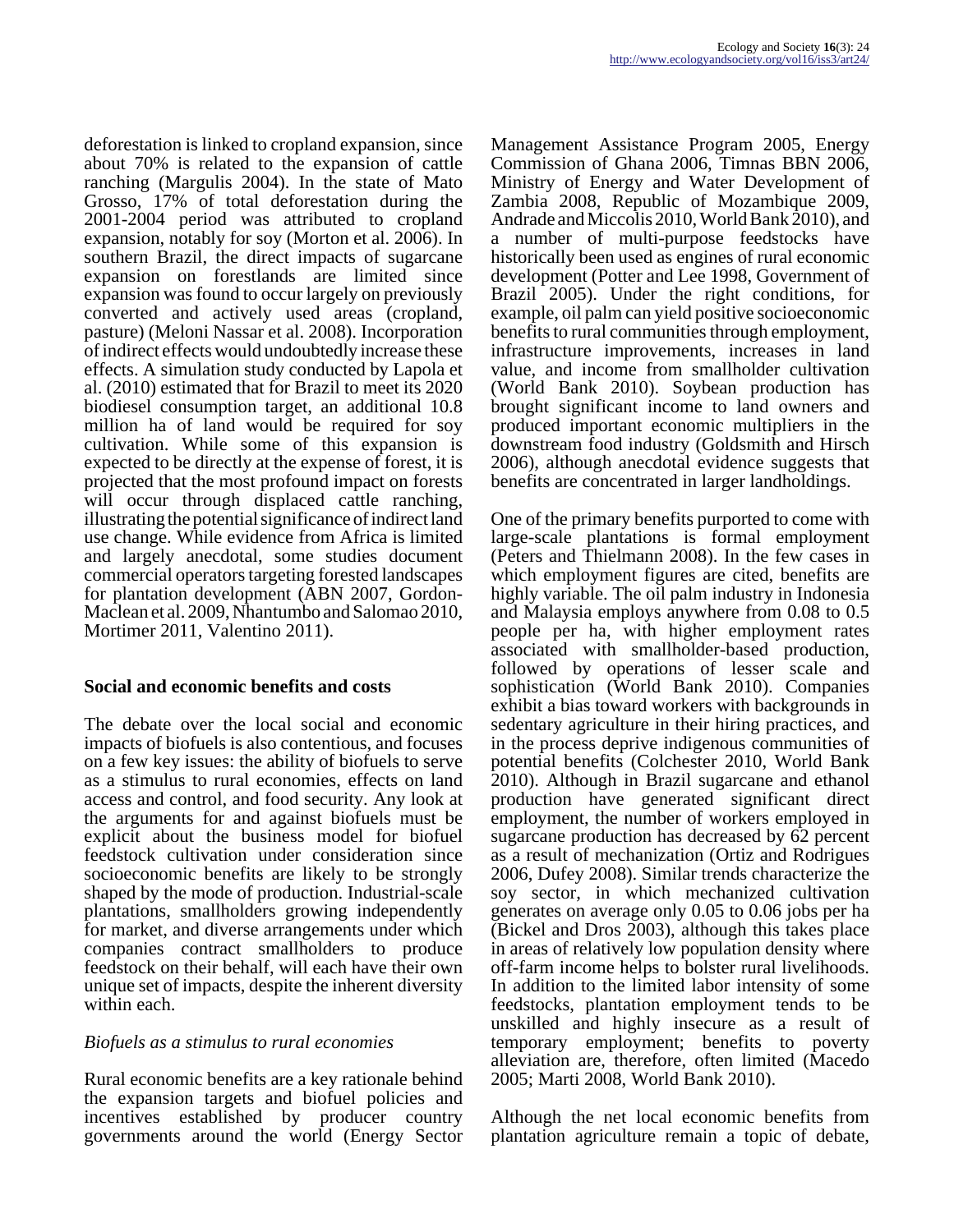evidence from independent, smallholder-based feedstock production is relatively promising. In some cases, feedstocks such as oil palm have provided greater net returns to land and labor than smallholders are able to obtain from other cash crops (Feintrenie et al. 2010, Rist et al. 2010, World Bank 2010). However, such benefits depend on the profitability of the crop relative to other options and on market access. Rist et al. (2010) found that smallholder cooperatives are essential to the realization of such benefits when operating in the interests of members, as a result of their roles in negotiating better prices and in holding companies accountable to contractual agreements. Positive experiences from countries such as India and Mali suggest that with adequate financial and technical support, jatropha cultivation can be successfully incorporated into traditional farming systems while providing complementary sources of income and promoting the local uptake of modern energy (United Nations Department of Economic and Social Affairs 2007, Wijgerse 2008, Practical Action Consulting 2009).

Findings from smallholder–company partnerships are more mixed. For Indonesia's Nucleus Estate Smallholder (NES) scheme, for example, where local farmers give up an average of 10 ha of land in exchange for 2 ha of cultivated oil palm (so-called "plasma"), impacts on livelihoods have been highly variable depending on the nature of the contract and market prices for oil palm (World Bank 2010). While significant gains have been reported for some households, others have greater difficulty paying off loans and face a risk of perpetual indebtedness (Colchester and Jiwan 2006, Marti 2008). Furthermore, the large investments needed for processing facilities for feedstock such as oil palm and sugarcane favor situations of monopsony in which smallholders are limited to a single buyer and less able to shape the terms of payment (World Bank 2010). Farmers operating under sugarcane settlement schemes in countries such as Malawi, Swaziland and Zambia, in which the principal provides irrigated land, inputs, and extension services to smallholders in exchange for exclusive cultivation of their crop of choice, have managed to achieve high levels of productivity and relatively high incomes. However, such schemes have been criticized for reducing smallholder capacity to grow food crops as result of strict output requirements, and for undermining household food security (FAO 2008*a*, Tyler 2008). The tendency for households to forego food crop production for profitable cash

crops can alter intra-household dynamics to the detriment of women and increase household exposure to shocks (Porter and Phillips-Howard 1997, Zen et al. 2008). Findings from incipient jatropha schemes in Tanzania found household economic impacts to be negative in the short-term and raise questions as to the competitiveness of smallholder jatropha cultivation in relation to other crops (Messemaker 2008, Loos 2009). The literature on the Social Fuel Seal under Brazil's National Biodiesel Production Program is also deeply divided regarding the effectiveness of efforts to engage family farms in biodiesel feedstock production (Hall et al. 2009, Hospes and Clancy 2011). Difficulties faced by smallholders to negotiate fair contracts with more powerful companies are suggested to underlie high levels of non-participation in the program (Garcez and de Souza Vianna 2009, Hospes and Clancy 2011). For both industrial-scale plantations and smallholder production models involving formal agreements with companies, conflicts over the terms of agreement are common. Lack of clarity over debt repayment terms and land ownership, failure of companies to deliver on verbal promises, and the tendency of middlemen (government or community leaders) to act in their own interest are common complaints (Porter and Phillips-Howard 1997, World Bank 2010, German et al. 2011).

### *Effects of biofuels on land ownership and control*

One of the main concerns about the expanding biofuel industry, linked to the prominent role of industrial-scale plantations, is its effects on local land rights. A synthesis by Cotula et al. (2008) points to growing evidence for the negative effects of large-scale commercial biofuel production due to reduced access to land and water and involuntary land seizures. In Indonesia, the NGO SawitWatch identified 630 land disputes between palm oil companies and local communities, while the national land bureau identified 3,500 disputes related to oil palm in the country (Forest Peoples Programme and Sawit Watch 2010). The majority of these conflicts are related to land and related compensation, and derive from the absence of clear land rights, lack of transparency, the absence of free, prior, and informed consent, and inequitable benefit sharing arrangements (Marti 2008, Rist et al. 2010). Indigenous people with traditional claims to land are particularly disadvantaged by oil palm expansion, as formal recognition of their claims is limited (World Bank 2010). Findings are similar in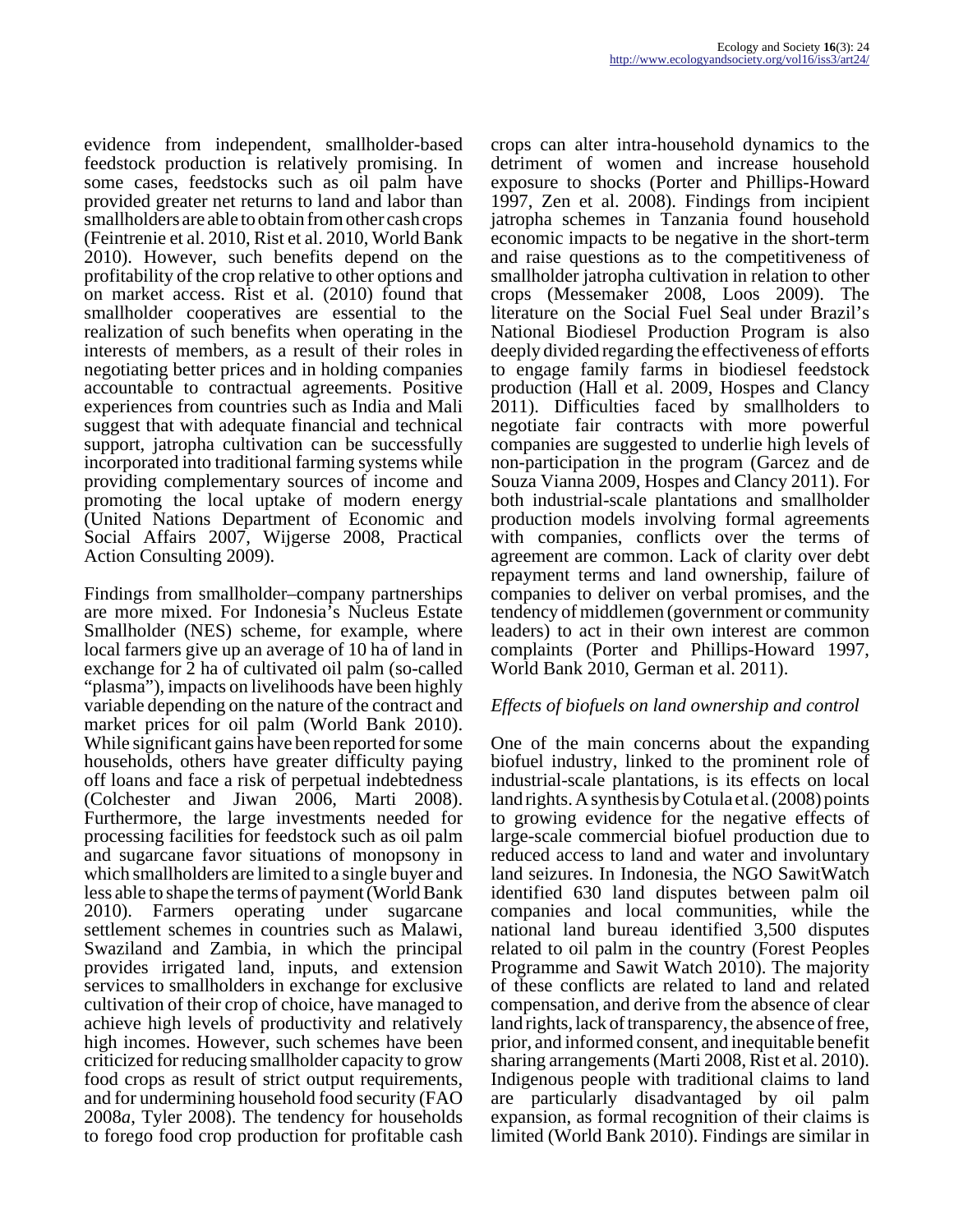Africa (Cotula et al. 2008). In Latin America, commercial pressures on land occur through different processes, with diverse implications in terms of local tenure rights. There are cases, such as in Bolivia, in hich soybean expansion has taken over lands occupied by indigenous populations, thus affecting local livelihoods (Cronkleton et al. 2009). Yet the most widespread dynamic is that of voluntary market transactions through which smallholders sell their lands to larger operators as an attractive opportunity in the short term. The latter has led to a process of consolidation of landholdings in prime agricultural areas and in land reform settlements alike (Fearnside 1999, Ludewigs et al. 2009; Pacheco 2009).

#### *Effects of biofuels on food security*

The third debate relates to the effect of biofuels on food security. The expansion of biofuels can have two primary effects on food security. On the one hand, direct effects may occur through this tendency for industrial-scale feedstock production to displace customary land uses. On the other hand, the effects of these land use changes and diverted end uses of multi-purpose feedstock on food prices can undermine food access by the poor. According to the FAO (2008*b*), rapid growth of biofuel production has the potential to undermine both household food security and national level food selfsufficiency through its impact on food prices. As the poor spend disproportionately high percentages of household income on food, they are particularly vulnerable to food price increases (FAO 2008*a*). The diversion of the US corn and soybean crop and the Brazilian sugar crop to biofuels is generally considered to have contributed to the 2007/2008 food price crisis (Mitchell 2008, Baier et al. 2009, Department for Environment, Food and Rural Affairs 2010), though there appears to be little consensus as to the degree of influence. Several recent studies predict that the rising demand for biofuels will over time increasingly influence world food prices (International Food Policy Research Institute 2006, OECD-FAO 2007, Fischer et al. 2009). Yet the more relevant effects for this special issue are those induced by changes in land tenure, occupation, and use. The issue of marginal lands is as relevant to this debate as it is to the environmental impact debate. The so-called "marginal" lands are typically assumed to be abandoned or unproductive, thus eliminating any negative effects on local household food security. Yet as several recent publications point out (Rossi and Lambrou 2008,

Borras et al. 2010), these lands almost inevitably support crucial livelihood functions, particularly for the most vulnerable (landless, cash-poor) who rely on these areas for subsistence or to sustain them in times of need. Thus, in addition to inducing landlessness, replacing diverse land uses (controlled by local communities) with monocultures (controlled by companies) through the spread of commercial biofuel production can have adverse effects on local livelihoods, household food security, and the economic, social, and cultural dimensions of land use (Cotula et al. 2008, Zen et al. 2008). The question of whether the benefits from formal employment, social infrastructure, and economic spillovers that accompany commercial biofuel production can offset such losses has yet to be systematically addressed in much of the literature.

### **ABOUT THE SPECIAL ISSUE**

### **Scope**

The papers in this special issue seek to gather evidence on the local social and environmental impacts of biofuel feedstock production in select countries of Africa, Asia, and Latin America, and the extent to which the growing biofuels industry is yielding benefits to local livelihoods and climate mitigation. The research is part of a larger collaborative research initiative financed by the European Commission entitled, "Bioenergy, sustainability and trade-offs: Can we avoid deforestation while promoting bioenergy?" The wider project focus on the conditions under which biofuel expansion does and does not lead to loss of forest cover led us to focus on biofuel expansion in dry and tropical forest ecoregions and landscapes. Building on case studies from Africa (Ghana and Zambia), Asia (Indonesia and Malaysia) and Latin America (Brazil and Mexico), we explore how impacts on different social groups and environmental variables vary and try to distill the conditions under which positive and negative impacts become manifest.

### **Research questions**

The primary question guiding this research is, "What are the social, economic, and environmental impacts of biofuel feedstock production in forestrich biomes, and how are costs and benefits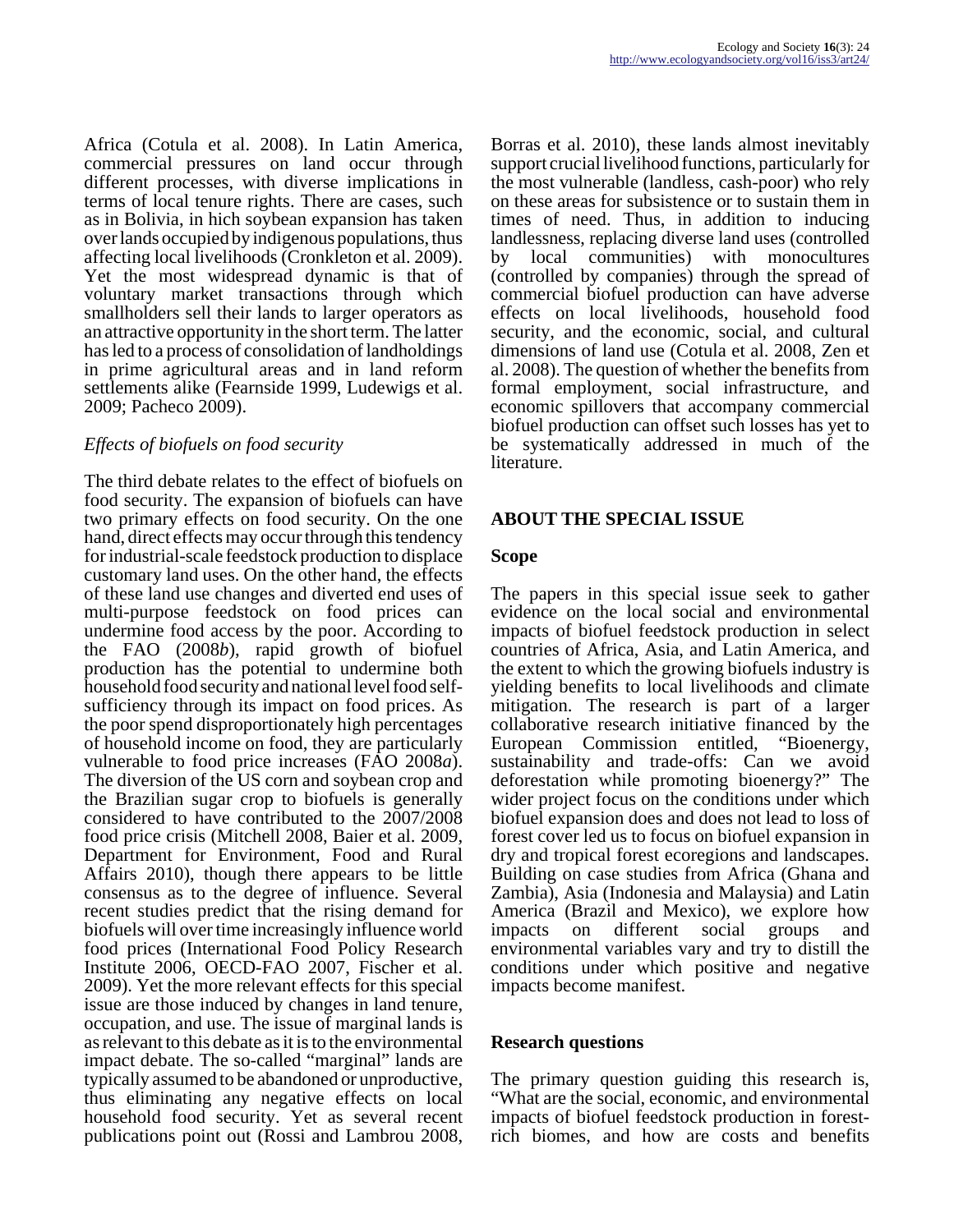distributed among local stakeholders?" Secondary questions helping to operationalize the research include the following:

- **1.** What are the major feedstocks in the landscapes of interest, and what are the predominant business models (e.g., industrialscale plantations, outgrower schemes, independent smallholders) employed in their cultivation?
- **2.** What ecological impacts may be observed from different feedstocks and business models? What major land use changes are observed, and what are the implications for the climate change mitigation potential of biofuels?
- **3.** What local social and economic impacts may be observed from different feedstocks and business models for households affected in different ways by biofuel expansion (e.g., outgrowers, land losing households, employees)? Where major land use changes are observed, what livelihood impacts may be observed from resulting changes in forest products and services?

## **Methodology**

### *Methodological framework*

An effort was made to standardize the methodology to be employed in each focal country and case study site by elaborating key steps in the methodology and developing generic research instruments to be adjusted and refined based on local realities. Key steps in the generic methodology included the following:

- **1.** Identify major business models for the selected commodity and location. Examples include industrial-scale plantations, smallholder biofuel feedstock production linked to industry (e.g., via outgrower schemes), and/ or independent smallholder cultivation with no formal linkages to industry.
- **2.** Identify local stakeholders affected in different ways by biofuel feedstock expansion under each business model. For

industrial-scale plantations, examples included employees and households selling, leasing or losing land to the company and other actors affected indirectly. For smallholder-based cultivation, examples included growers and other households affected indirectly by conversion of existing land uses to biofuel feedstock.

- **3.** Conduct focus group discussions or key informant interviews (in the case of individuals) with each identified stakeholder group to identify locally relevant types of impacts and trade-offs using a generic checklist. For select groups (e.g., former land owners and users), focus group discussions were to be gender-disaggregated. The aim with this step was to identify a broad range of issues of local importance or salience, with a focus on locally important types of impacts. Key issues to be captured included: changes in household livelihood portfolios and strategies for using available resources (i.e., land, forest, labor, capital) as a direct consequence of the emerging biofuel market; observed impacts from bioenergy expansion, both positive and negative, including economic, social, and environmental dimensions; impacts on customary practices related to natural resource access or management; gendered impacts; impacts on social relationships (cooperation or conflict); environmental impacts; effect of biofuel expansion on local power relations and related impacts; processes used to acquire land, and livelihood activities displaced; types of households getting involved as growers and barriers to participation.
- **4.** Carry out household surveys. A generic household survey instrument was developed, to be updated based on focus group discussions (e.g., to incorporate locally salient impact variables) and adjusted to field realities. Surveys focused on biofuel-induced changes in local livelihood portfolios and customary land/forest access and management, and the socio-economic and environmental impacts of the same.
- **5.** Assess environmental impacts and climate change mitigation effects. In addition to employing household surveys to evaluate the percentage of households perceiving different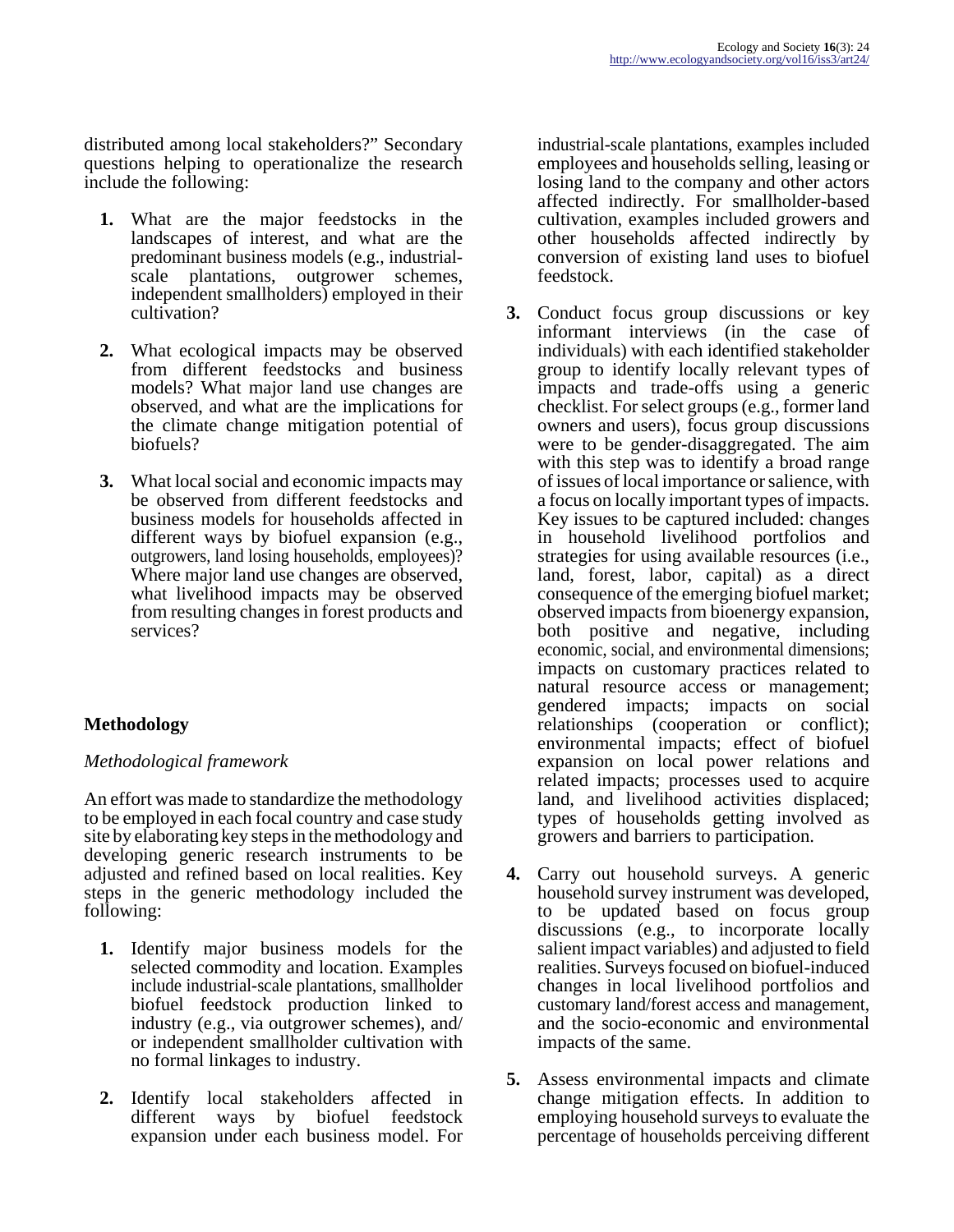types of environmental impacts, independent analyses of land cover change were envisioned where feasible and likely to add value to existing analyses. Observed or reported land use changes were employed to calculate carbon debts created from the conversion of different land use types. The time needed for each biofuel production system to pay back its carbon debt was further calculated based on a life cycle analysis of the GHG reduction potentials of the system.

 Given the diversity in case study countries and sites, this methodology was implemented as is or significantly adapted to the local context. These modifications were driven by the diversity of business models (shaping which stakeholder groups were relevant) and local land use systems (rendering some questions irrelevant), as well as by the scale of research chosen by the select partner (e.g., ecoregional research rather than specific investments, as in the Brazilian case). This diversity will be explored further in the presentation of case studies.

## *Case study selection*

The next step was to identify case study sites in each country where the above methodology would be carried out. The following criteria were employed in the selection of cases:

- **1.** Presence of biofuel feedstock cultivation in dry or tropical forest ecosystems.
- **2.** Presence of a diversity of business models, in case study countries where multiple business models could be found in a single field site.
- **3.** Established linkages to the biofuel market, in cases where biofuel feedstock have multiple end uses, both fuel and food, and end uses are uncertain.

 The application of these criteria resulted in the selection of 12 sites in the six focal countries (Table 1). Only in the more mature industries was it possible to find industrial-scale plantations and smallholder-based feedstock production in tandem, resulting in significant variations in the business models and stakeholder groups targeted for data collection in the different research sites.

## **Introduction to the papers in this issue**

The first six papers in this issue present the results of social scientific methods employed to assess local social and environmental impacts in the six focal countries. The first two papers are from Southeast Asia. The paper by Krystof Obidzinski, Rubeta Andriani, Agus Andrianto and Heru Komarudin explores the social and environmental impacts of palm-based biodiesel in Indonesia based on case studies in West Kalimantan and Papua. The second paper, by A.A.B. Dayang Norwana, Lesley Potter, R. Kunjappan and Melissa Chin, presents a case on palm-based biodiesel in Sabah State, Malaysia. This is followed by two case studies on jatropha-based biodiesel from Africa: a paper by George Schoneveld, Laura German and Eric Nukator profiling an industrial-scale plantation in Ghana and a paper by Laura German, George Schoneveld and Davison Gumbo on a large outgrower scheme in Zambia. The final two case studies are from Latin America. The first paper by Mendelson Lima, Margaret Skutsch and G. de Madeiros Costa is an exploratory look at the widely researched Brazilian soy industry, with a focus on impacts attributable to biofuels in the Amazon and *cerrado* biomes. The final case study, by Margaret Skutsch, Emilio de los Rios, S. Solis, Enrique Riegelhaupt, D. Hinojosa, S. Gerfert, Yan Gao and Omar Masera, explores the impacts of industrial-scale and smallholder-based jatropha production in three Mexican states.

In the next chapter, Wouter Achten and Lou Verchot employ land use change data from the twelve case studies in the six focal countries, as well as different direct and indirect land use change scenarios where such data is absent, to explore the implications of biofuel-induced land cover change for the climate change mitigation potential of biofuels. The special issue closes with a synthesis paper by the editors reflecting on the key patterns emerging from these case studies, and exploring implications for sector governance.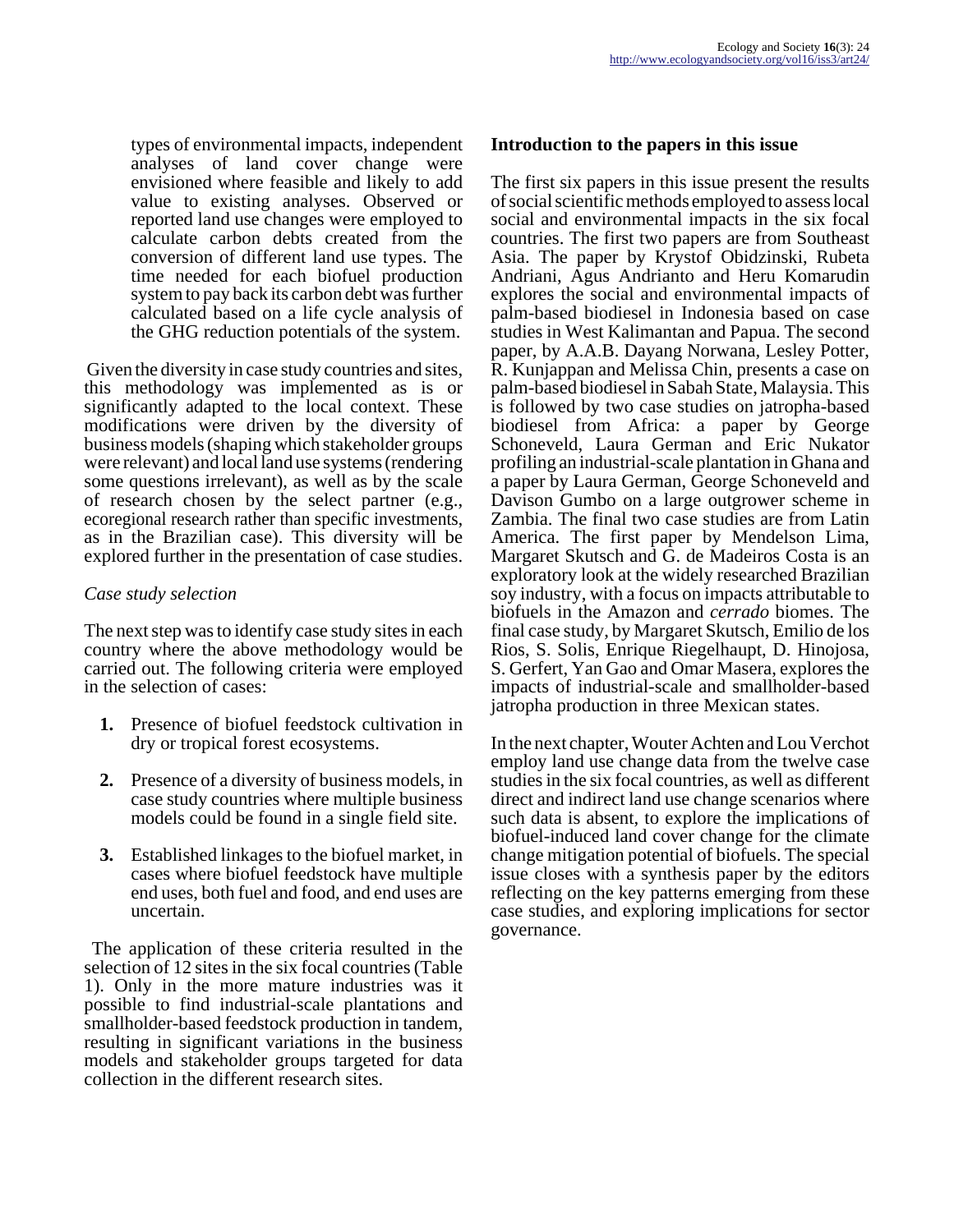#### **Table 1**. Overview of research sites

| Country       | Site                                         | <b>Vegetation Type</b>                      | Business Model(s)                                      | <b>Stakeholder Groups Consulted</b>                                                   |
|---------------|----------------------------------------------|---------------------------------------------|--------------------------------------------------------|---------------------------------------------------------------------------------------|
| <b>Brazil</b> | Guarantã do Norte<br>and Alta Floresta       | Humid tropical<br>forest (Amazon<br>biome)  | Industrial-scale plantations<br>Independent growers    | Employees<br>Independent growers<br>Other affected households                         |
|               | Santarém                                     | Humid tropical<br>forest (Amazon<br>biome)  | Industrial-scale plantations<br>Independent growers    | Employees<br>Independent growers<br>Other affected households                         |
|               | Sorriso                                      | Dry forest (Cerrado<br>biome)               | Industrial-scale plantations<br>Independent growers    | Employees<br>Independent growers<br>Other affected households                         |
| Ghana         | Pru District, Brong Forest-savannah<br>Ahafo | transition zone                             | Industrial-scale plantations                           | Employees<br>Land losing households (customary<br>rights holders and recent migrants) |
| Indonesia     | Boven Digoel,<br>Papua                       | Humid tropical<br>forest (mineral<br>soils) | Hybrid (industrial-scale plantation<br>+ outgrowers)   | Employees, Land losing households,<br>Other affected households                       |
|               | Manokwari, Papua Humid tropical              | forest (mineral<br>soils)                   | Hybrid (industrial-scale plantation)<br>+ outgrowers)  | All groups                                                                            |
|               | West Kalimantan                              | Humid tropical<br>forest (peat swamp)       | Hybrid (industrial-scale plantation<br>$+$ outgrowers) | All groups                                                                            |
| Malaysia      | Beluran District,<br>Sabah                   | Humid tropical<br>forest                    | Industrial-scale plantation<br>Independent growers     | Employees<br>Independent growers<br>Affected neighbors                                |
| Mexico        | Chiapas                                      | Secondary dry<br>forest (acahual)           | Outgrower scheme                                       | Outgrowers                                                                            |
|               | Michoacán                                    |                                             | Outgrower scheme                                       | Outgrowers                                                                            |
|               | Yucatán                                      |                                             | Industrial-scale plantation                            | N/A (environmental impact focus)                                                      |
| Zambia        |                                              | Northern Province Miombo woodland           | Outgrower scheme                                       | Outgrowers (with and without NGO<br>support)                                          |

*Responses to this article can be read online at: [http://www](http://www.ecologyandsociety.org/vol16/iss3/art24/responses/).ecologyandsociety.org/vol16/iss3/art24/ responses/*

#### **Acknowledgments:**

*This special feature has been produced with the financial assistance of the European Union, under a project entitled, "Bioenergy, sustainability and trade-offs: Can we avoid deforestation while promoting bioenergy?" The objective of the project*

*is to contribute to sustainable bioenergy development that benefits local people in developing countries, minimizes negative impacts on local environments and rural livelihoods, and contributes to global climate change mitigation. The project is managed by the Center for International Forestry Research and implemented in collaboration with the Council on Scientific and Industrial Research (South Africa), Joanneum Research (Austria), the Universidad Autónoma de México, and the Stockholm Environment Institute. The views expressed herein can in no way be taken to reflect the official opinion of the European Union.*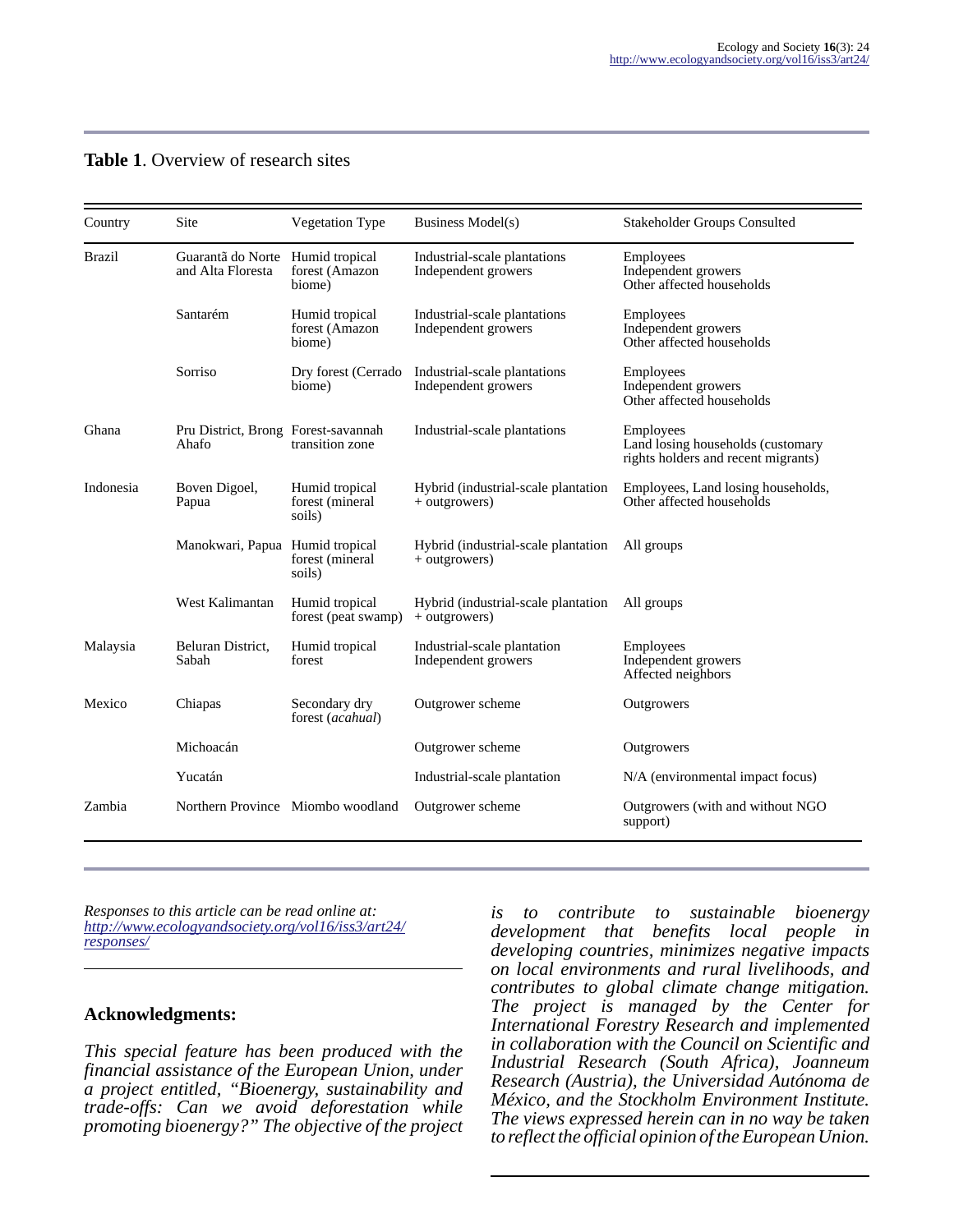### **LITERATURE CITED**

African Biodiversity Network (ABN). 2007. *Agrofuels in Africa: the impacts on land, food and forests.* African Biodiversity Network, Nairobi, Kenya.

Amatayakul, W., and G. Berndes. 2007. Fuel ethanol program in Thailand: energy, agricultural, and environmental trade-offs and prospects for  $CO<sub>2</sub>$ abatement. *Energy for Sustainable Development* 11 (3):51-66. [http://dx.doi.org/10.1016/S0973-0826\(08\)](http://dx.doi.org/10.1016/S0973-0826(08)60577-3) [60577-3](http://dx.doi.org/10.1016/S0973-0826(08)60577-3)

Andrade, R., and A. Miccolis. 2010. Biodiesel in the Amazon. *Working Paper No. 113*. Center for International Forestry Research, Bogor, Indonesia and the World Agroforestry Centre, Nairobi, Kenya. <http://dx.doi.org/10.5716/WP16722.PDF>

Baier, S., M. Clements, C. Griffiths, and J. Ihrig. 2009. *Biofuels impact on crop and food prices: using an interactive spreadsheet.* International Finance Discussion Papers No. 967. Board of Governors of the Federal Reserve System, Washington, D.C., USA.

Bickel, U., and J. M. Dros. 2003. The impacts of soybean cultivation on Brazilian ecosystems: three case studies. Report commissioned by the World Wildlife Fund Forest Conversion Initiative. [online] URL: [http://assets.panda.org/downloads/impactsof](http://assets.panda.org/downloads/impactsofsoybean.pdf) [soybean.pdf](http://assets.panda.org/downloads/impactsofsoybean.pdf)

Borras, S. M., J. C. Franco, D. Carranza, and M. L. Alano. 2010. *The fundamentally flawed 'marginal lands' narrative: insights from the Philippines*. Paper presented at the international conference on Global Land Grabbing. Institute of Development Studies, Brighton, UK, April 6-8, 2011.

Casson, A. 1999. *The hesitant boom: Indonesia's oil palm sub-sector in an era of economic crisis and political change*. Center for International Forestry Research, Bogor, Indonesia.

Civil Society Biofuels Forum (CSBF). 2009. *Report on the analysis of the policies and regulatory arrangements of the liquid biofuel industry in Zambia*. Civil Society Biofuels Forum, Lusaka, Zambia.

Civil Society Biofuels Forum (CSBF). 2010. *Situation analysis of the biofuels industry in* *Zambia*. Civil Society Biofuels Forum, Lusaka, Zambia.

Colchester, M. 2010. *Palm oil and indigenous peoples of South East Asia: land acquisition, human rights violations and indigenous peoples on the palm oil frontier*. Forest Peoples Programme and the International Land Coalition, Moreton-in-Marsh, UK and Rome, Italy.

Colchester, M., and N. Jiwan. 2006. *Ghosts on our own land: oil palm smallholders in Indonesia and the Roundtable on Sustainable Palm Oil*. Forest Peoples Programme and SawitWatch, Bogor, Indonesia.

Cotula, L., N. Dyer, and S. Vermeulen. 2008. *Fuelling exclusion? The biofuel boom and poor people's access to land.* International Institute for Environment and Development, London, UK and Food and Agriculture Organization, Rome, Italy.

Cronkleton, P., P. Pacheco, R. Ibargüen, and M. A. Albornoz. 2009. *Reformas en la tenencia forestal en Bolivia: La gestión comunal en las tierras bajas*. Centro para la Investigación Forestal Internacional (CIFOR), Centro de Estudios para el Desarrollo Laboral y Agrario (CEDLA) and Derechos y Recursos (RRI), La Paz, Bolivia.

Danielsen, F., H. Beukema, N. D. Burgess, F. Parish, C. A. Bruhl, P. F. Donald, D. Murdiyarso, B. Phalan, L. Reijnders, M. Struebig, and E. B. Fitzherbert. 2008. Biofuel plantations on forested lands: double jeopardy for biodiversity and climate. *Conservation Biology* 23. [http://dx.doi.org/10.1111/](http://dx.doi.org/10.1111/j.1523-1739.2008.01096.x) [j.1523-1739.2008.01096.x](http://dx.doi.org/10.1111/j.1523-1739.2008.01096.x)

Department for Environment, Food and Rural Affairs (DEFRA). 2010. *The 2007/2008 agricultural price spikes: causes and consequences*. DEFRA, London.

Dufey, A. 2008. Impacts of sugarcane bioethanol towards the Millennium Development Goals. Pages 199-225 *in* P. Zuurbier and J. van de Vooren, editors. *Sugarcane ethanol: contributions to climate change mitigation and the environment.* Wageningen Academic Publishers, Wageningen, The Netherlands.

Energy Commission of Ghana (ECG). 2006. Strategic National Energy Plan. Energy Commission of Ghana, Accra, Ghana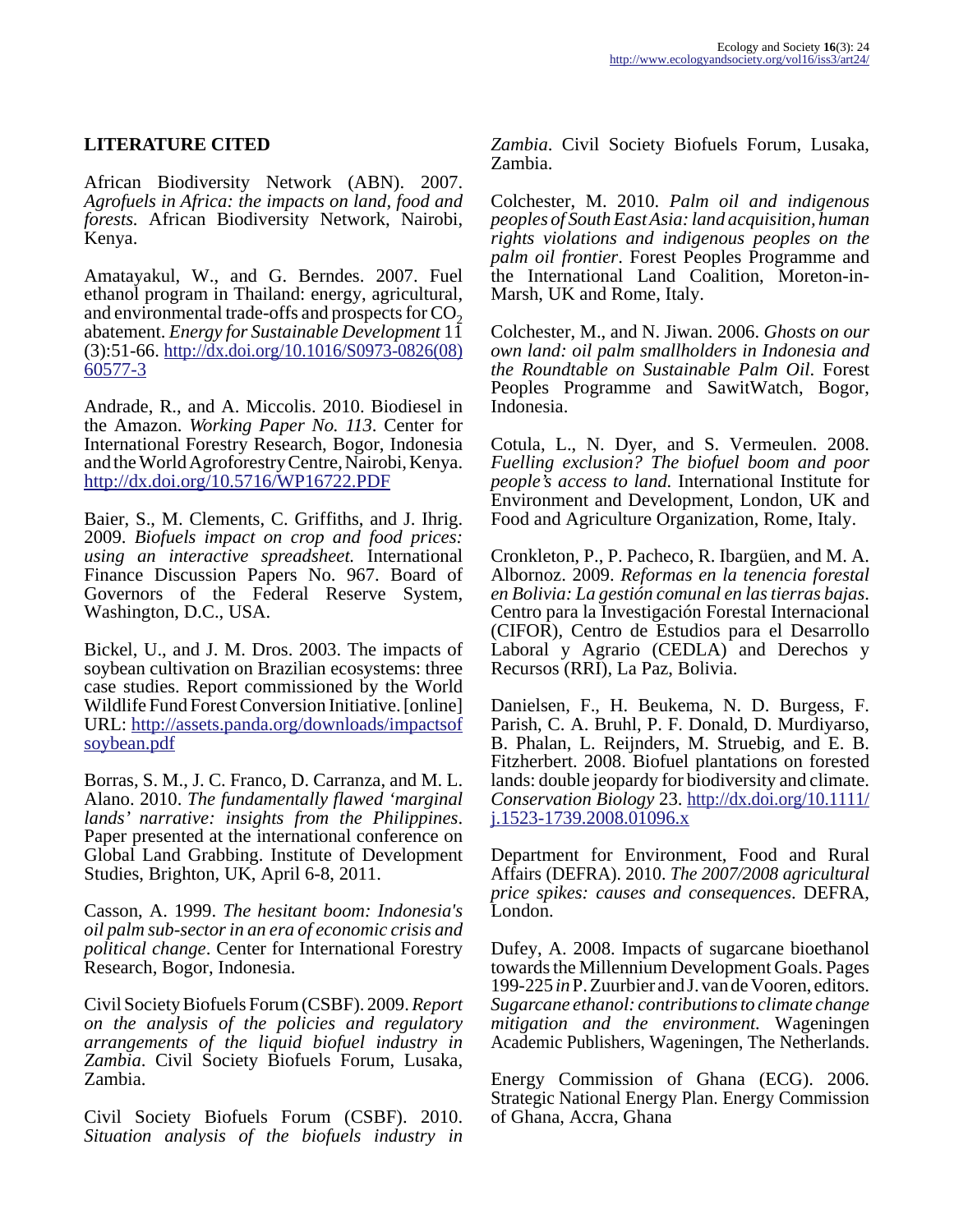Energy Sector Management Assistance Program (ESMAP). 2005. *Potential for biofuels for transport in developing countries*. Joint UNDP/World Bank Energy Sector Management Assistance Program, Washington, D.C., USA

European Union (EU). 2009. *Directive 2009/28/EC of the European Parliament and of the Council*. Accessed May 7, 2011. [online] URL: [http://eur-lex.](http://eur-lex.europa.eu/LexUriServ/LexUriServ.do?uri=OJ:L:2009:140:%200016:0062:en:PDF) europa.eu/LexUriServ/LexUriServ.do?uri=OJ:L:2009:140: [0016:0062:en:PDF](http://eur-lex.europa.eu/LexUriServ/LexUriServ.do?uri=OJ:L:2009:140:%200016:0062:en:PDF)

Fargione, J., J. Hill, D. Tilman, S. Polasky, and P. Hawthorne. 2008. Land clearing and the biofuel carbon debt. *Science* 319(5867):1235-1238. [http://d](http://dx.doi.org/10.1126/science.1152747) [x.doi.org/10.1126/science.1152747](http://dx.doi.org/10.1126/science.1152747)

Fearnside, P. M. 1999. Forests and global warming mitigation in Brazil: opportunities in the Brazilian forest sector for responses to global warming under the "clean development mechanism." *Biomass and Bioenergy* 16(3):171-189. [http://dx.doi.org/10.1016/](http://dx.doi.org/10.1016/S0961-9534(98)00071-3) [S0961-9534\(98\)00071-3](http://dx.doi.org/10.1016/S0961-9534(98)00071-3)

Feintrenie, L., W.K. Chong and P. Levang. 2010. Why do farmers prefer oil palm? Lessons learnt from Bungo District, Indonesia. *Small-Scale Forestry* 9(2010):379-396. [http://dx.doi.org/10.1007/](http://dx.doi.org/10.1007/s11842-010-9122-2) [s11842-010-9122-2](http://dx.doi.org/10.1007/s11842-010-9122-2)

Field, C. B., J. E. Campbell, and D. B. Lobell. 2007. Biomass energy: the scale of the potential resource. *Trends in Ecology and Evolution*. 23:65-72.

Fischer, G., E. Hizsnyik, S. Prieler, M. Shah, and H. van Velthuizen 2009. *Biofuels and food security: implications of an accelerated biofuels production*. Summary of the OFID prepared by International Institute for Applied Systems Analysis (IIASA). OFID Pamphlet Series. The OPEC Fund for International Development, Vienna, Austria.

Fitzherbert, E.B., M. J. Struebig, A. Morel, F. Danielsen, C. A. Bruhl, P. F. Donald, and B. Phalan. 2008. How will oil palm expansion affect biodiversity? *Trends in Ecology and Evolution* 23  $(10):$ 538-545. [http://dx.doi.org/10.1016/j.tree.2008](http://dx.doi.org/10.1016/j.tree.2008.06.012) [.06.012](http://dx.doi.org/10.1016/j.tree.2008.06.012)

Food and Agriculture Organization of the United Nations (FAO). 2008*a*. *The state of food and agriculture. Biofuels: prospects, risks, and opportunities.* Food and Agriculture Organization of the United Nations, Rome, Italy.

Food and Agriculture Organization of the United Nations (FAO). 2008*b*. *Soaring food prices: facts, perspectives, impacts and actions required*. Document HLC/08/INF/1, prepared for the "Highlevel conference on world food security: the challenges of climate change and bioenergy", 3-5 June, 2008, Rome, Italy.

Forest Peoples Programme (FPP). 2010. *Comments from indigenous peoples, smallholders and NGOs on the consultation draft, "World Bank Group's framework for engagement in the palm oil sector."*. Forest Peoples Programme, Moreton-in-Marsh, UK.

Forest Peoples Programme and Sawit Watch. 2010. *Discussion note: World Bank Group standards and the palm oil sector - towards reform*. A briefing paper submitted to the World Bank. [online] URL: [http://www.ifc.org/ifcext/agriconsultation.nsf/](http://www.ifc.org/ifcext/agriconsultation.nsf/AttachmentsByTitle/Comments_Forest+People/$FILE/Forest+Peoples+Programme_eng.pdf) [AttachmentsByTitle/Comments\\_Forest+People/\\$FILE/](http://www.ifc.org/ifcext/agriconsultation.nsf/AttachmentsByTitle/Comments_Forest+People/$FILE/Forest+Peoples+Programme_eng.pdf) [Forest+Peoples+Programme\\_eng.pdf](http://www.ifc.org/ifcext/agriconsultation.nsf/AttachmentsByTitle/Comments_Forest+People/$FILE/Forest+Peoples+Programme_eng.pdf)

Friends of the Earth (FoE). 2010. *Africa: up for grabs – the scale and impact of land grabbing for agrofuel*s. Friends of the Earth, Brussels, Belgium.

Fritsche, U. R., K. J. Hennenberg, K. Hünecke, R. Herrera, and K. Wiegmann. 2011. *Sustainable bioenergy: key criteria and indicators*. Öko-Institut, Freiberg, Germany.

Gaia Foundation, Biofuelwatch, the African Biodiversity Network, Salva La Selva, Watch Indonesia, and EcoNexus. 2008. *Agrofuels and the myth of the marginal lands*. Gaia Foundation, London, UK. Accessed May 9, 2011. [online] URL: [http://www.globalbioenergy.org/bioenergyinfo/sort](http://www.globalbioenergy.org/bioenergyinfo/sort-by-date/detail/en/news/8316/icode/2/)[by-date/detail/en/news/8316/icode/2/](http://www.globalbioenergy.org/bioenergyinfo/sort-by-date/detail/en/news/8316/icode/2/)

Garcez, C.A.G., and J. N. de Souza Vianna. 2009. Brazilian biodiesel policy: social and environmental considerations of sustainability. *Energy* 34:645-654. <http://dx.doi.org/10.1016/j.energy.2008.11.005>

German, L., G. Schoneveld, and E. Mwangi. 2011. *Processes of large-scale land acquisition by investors: case studies from sub-Saharan Africa*. Paper presented at the international conference on "Global Land Grabbing," Institute of Development Studies, Brighton, UK, April 6-8, 2011.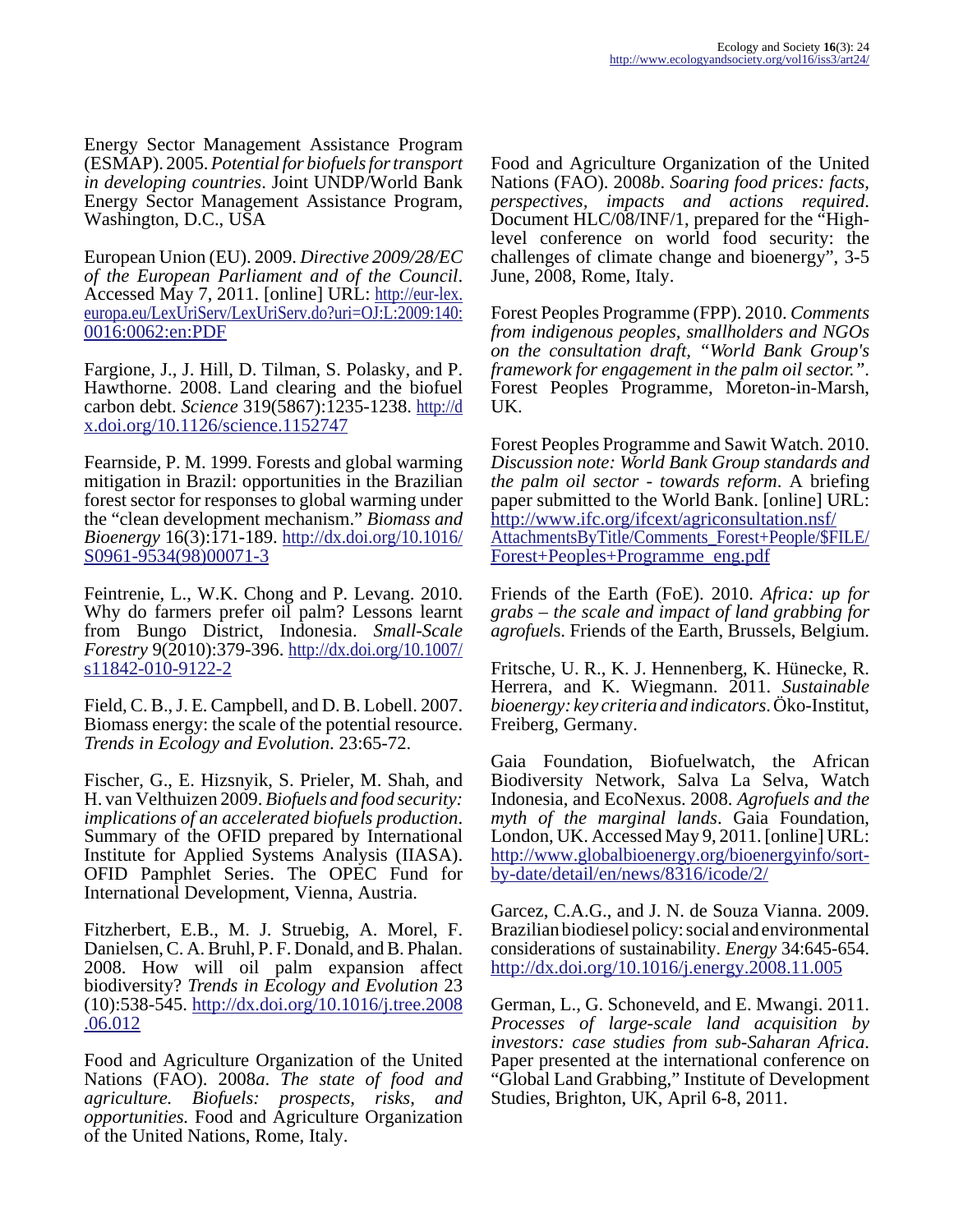Goldemberg, J., S. T. Coelho, and P. Guardabassi. 2008. The sustainability of ethanol production from sugarcane. *Energy Policy* 36(2008):2086-2097.

Goldemberg, J., and P. Guardabassi. 2009. Are biofuels a feasible option? *Energy Policy* 37 (2009):10-14. [http://dx.doi.org/10.1016/j.enpol.200](http://dx.doi.org/10.1016/j.enpol.2008.08.031) [8.08.031](http://dx.doi.org/10.1016/j.enpol.2008.08.031)

Goldsmith, P., and R. Hirsch. 2006. The Brazilian soybean complex. *Choices: The Magazine of Food, Farm and Resource Issues* 21(2):97-103.

Gordon-Maclean, A., J. Laizer, P. Harrison, and R. Shemdoe 2009. *Biofuel industry study, Tanzania: an assessment of the current situation*. World Wide Fund for Nature Tanzania, Dar es Salaam, Tanzania.

Government of Brazil (GoB). 2005. *Instrução Normativa No. 01, De 05 De Julho De 2005*. Accessed May 10, 2011. [online] URL: [http://www.](http://www.biodiesel.gov.br/docs/Minuta1.pdf) [biodiesel.gov.br/docs/Minuta1.pdf](http://www.biodiesel.gov.br/docs/Minuta1.pdf) See also: [http://](http://www.biodiesel.gov.br/selo.html) [www.biodiesel.gov.br/selo.html](http://www.biodiesel.gov.br/selo.html)

Hall, J., S. Matos, L. Severino, and N. Beltrão. 2009. Brazilian biofuels and social exclusion: established and concentrated ethanol versus emerging and dispersed biodiesel. *Journal of Cleaner Production* 17:572-585. [http://dx.doi.org/10.1016/j.jclepro.200](http://dx.doi.org/10.1016/j.jclepro.2009.01.003) [9.01.003](http://dx.doi.org/10.1016/j.jclepro.2009.01.003)

Holmes, D.A. 2002. *Indonesia: where have all the forests gone?* The World Bank, Washington, D.C., USA.

Hospes, O., and J. S. Clancy. 2011. Unpacking the discourses of social inclusion in value chains. Pages 23-41 *in* A. H. J. Helmsing, and S. Vellema, editors. *Value chains, inclusion and endogenous development: contrasting theories and reality.* Routledge, Abingdon, UK.

International Food Policy Research Institute. 2006. *Global scenarios for biofuels: impacts and implications.* International Food Policy Research Institute. Washington, D.C., USA.

Koh, L. P., and D. S. Wilcove. 2008. Is oil palm agriculture really destroying tropical biodiversity? *Conservation Letters* 1(2):60-64. [http://dx.doi.org/1](http://dx.doi.org/10.1111/j.1755-263X.2008.00011.x) [0.1111/j.1755-263X.2008.00011.x](http://dx.doi.org/10.1111/j.1755-263X.2008.00011.x)

Lapola, D. M., R. Schaldacha, J. Alcamoa, A. Bondeaud, J. Kocha, C. Koelkinga, and J. A. Priess. 2010. Indirect land-use changes can overcome carbon savings from biofuels in Brazil. *Proceedings of the National Academy of Sciences* 107 (8):3388-3393. [http://dx.doi.org/10.1073/pnas.0907](http://dx.doi.org/10.1073/pnas.0907318107) [318107](http://dx.doi.org/10.1073/pnas.0907318107)

Loos, T.K. 2009. *Socio-economic impact of a jatropha-project on smallholder farmers in Mpanda, Tanzania: case study of a public-privatepartnership project in Tanzania*. Thesis. University of Hohenheim, Stuttgart, Germany.

Ludewigs, T., A. O. D'Antona, E. S. Brondízio, and S. Hetrick. 2009. Agrarian structure and land-cover change along the lifespan of three colonization areas in the Brazilian Amazon. *World Development.* 37 (8):1348-1359.

Macedo, I.C. 2005. *Sugarcane's energy: twelve studies on Brazilian sugarcane agribusiness and its sustainability.* União da Agroindústria Canavieira de São Paulo, São Paulo, Brazil.

Manurung, E. G. T. 2002. *Economic valuation analysis of palm oil investment in Indonesia.* USAID Natural Resources Management Program, Jakarta, Indonesia.

Margulis, S. 2004. *Causes of deforestation of the Brazilian Amazon*. World Bank, Washington, D.C., USA.

Marti, S. 2008*. Losing ground: the human rights impacts of oil palm plantation expansion in Indonesia*. Friends of the Earth, LifeMosaic and Sawit Watch. [online] URL: [http://www.foe.co.uk/](http://www.foe.co.uk/resource/reports/losingground-summary.pdf) [resource/reports/losingground-summary.pdf.](http://www.foe.co.uk/resource/reports/losingground-summary.pdf)

Mathews, J. A. 2007. Biofuels: what a biopact between North and South could achieve. *Energy Policy* 35(2007):3550-3570. [http://dx.doi.org/10.10](http://dx.doi.org/10.1016/j.enpol.2007.02.011) [16/j.enpol.2007.02.011](http://dx.doi.org/10.1016/j.enpol.2007.02.011)

Meloni Nassar, A., B. F. T. Rudorff, L. B. Antoniazzi, D. Alves de Aguiar, M. R. P. Bacchi, and M. Adami. 2008. Prospects of the sugarcane expansion in Brazil: impacts on direct and indirect land use changes. Pages 63-93 *in* P. Zuurbier and J. van de Vooren, editors. *Sugarcane ethanol: contributions to climate change mitigation and the environment*. Wageningen Academic Publishers, Wageningen, The Netherlands.

Messemaker, L. 2008. *The green myth? Assessment of the jatropha value chain and its potential for propoor biofuel development in northern Tanzania*.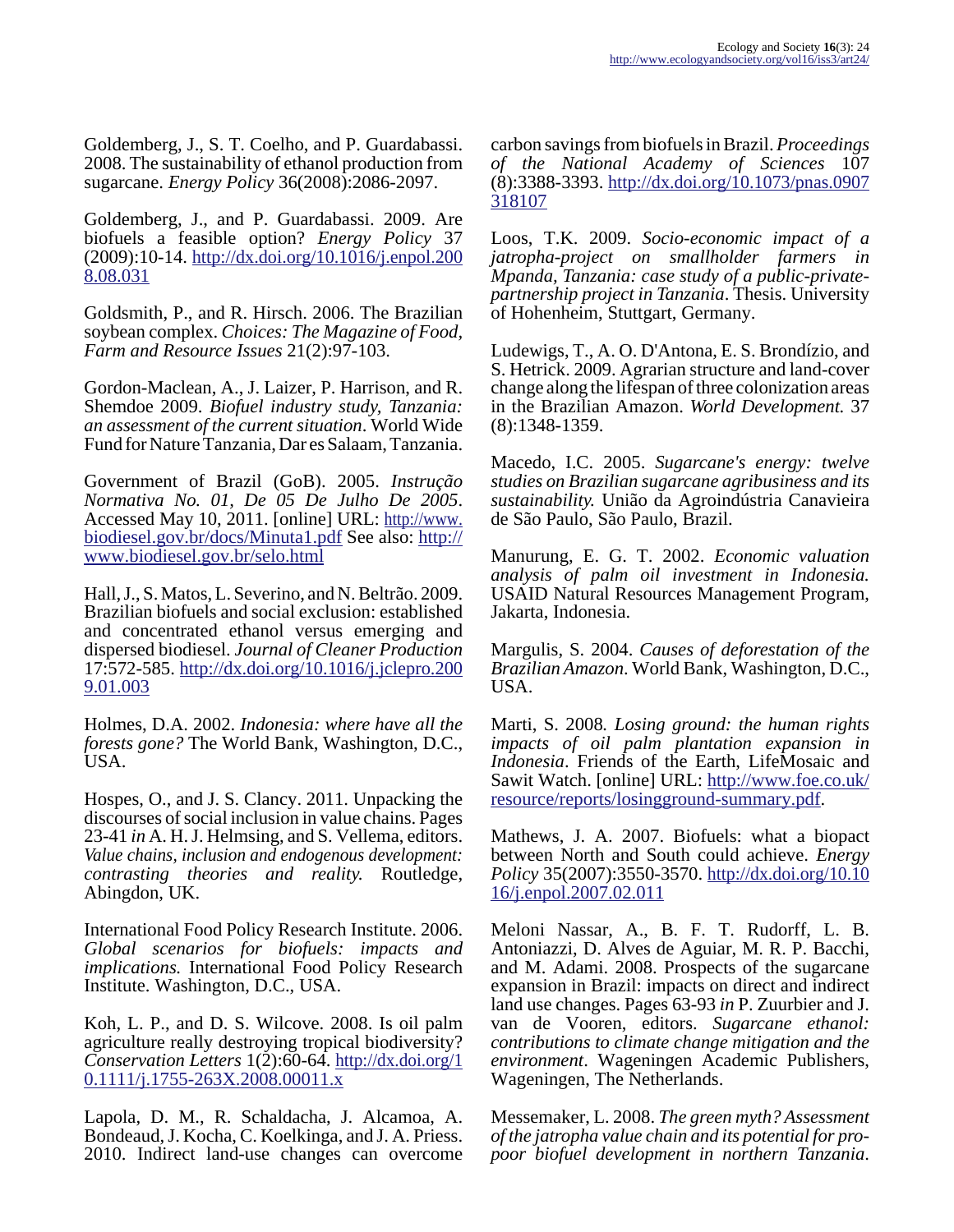Thesis. Faculty of Geosciences, Utrecht University, Utrecht, the Netherlands.

Ministério da Agricultura, Pecuária e Abastecimento (MAPA). 2006. *Plano Nacional de Agroenergia 2006-2011.* Embrapa, Brasilia, Brazil.

Ministry of Energy and Water Development of Zambia (MEWD). 2008. *The biofuels industry strategy (draft).* Ministry of Energy and Water Development, Lusaka, Zambia.

Mitchell, D. 2008. *A note on rising food prices.* Policy Research Working Paper 4682. World Bank, Washington, D.C., USA.

Mortimer, N. D. 2011. *Life cycle assessment of refined vegetable oil and biodiesel from jatropha grown in Dakatcha Woodlands of Kenya*. North Energy Associated, Northumberland, UK. [online] URL: [http://www.actionaid.org.uk/doc\\_lib/kenyan](http://www.actionaid.org.uk/doc_lib/kenyan_jatropha_final_report.pdf) [\\_jatropha\\_final\\_report.pdf](http://www.actionaid.org.uk/doc_lib/kenyan_jatropha_final_report.pdf)

Morton, D. C., R. S. DeFries, E. Shimabukuro, L. O. Anderson, E. Arai, F. d. B. Espirito-Santo, R. Freita, and J. Morisette. 2006. Cropland expansion changes deforestation dynamics in the southern Brazilian Amazon. *Proceedings of the National Academy of Science* 103(39):14637-14641. [http://d](http://dx.doi.org/10.1073/pnas.0606377103) [x.doi.org/10.1073/pnas.0606377103](http://dx.doi.org/10.1073/pnas.0606377103)

Nhantumbo, I., and A. Salomão. 2010. *Biofuels, land access and rural livelihoods in Mozambique*. IIED, London, UK.

OECD-FAO. 2007. *OECD-FAO agricultural outlook 2007-2016.* OECD and FAO, Paris, France and Italy, Rome.

Ortiz, L., and D. Rodrigues. 2006. *Case study sugar cane ethanol from Brazil*. Vitae Civilis Institute, São Lourenço da Serra, Brazil.

Pacheco, P. 2009. Agrarian reform in the Brazilian Amazon: its implications for land distribution and deforestation. *World Development* 37(8):1337-1347. <http://dx.doi.org/10.1016/j.worlddev.2008.08.019>

Pena, N., D. N. Bird, and G. Zanchi. 2010. *Improved methods for carbon accounting for bioenergy: descriptions and evaluations*. CIFOR Occasional Paper. Center for International Forestry Research, Bogor, Indonesia.

Peters, J., and S. Thielman. 2008. *Promoting biofuels: implications for developing countries*. Ruhr Economic Papers No. 38. Ruhr-Universität Bochum, Essen, Germany. [http://dx.doi.org/10.1016/](http://dx.doi.org/10.1016/j.enpol.2008.01.013) [j.enpol.2008.01.013](http://dx.doi.org/10.1016/j.enpol.2008.01.013)

Petrolworld. 2008. *Malaysia: envo diesel biofuel to be replaced with methyl ester*. Petrolworld 19 Nov. Accessed May 7, 2011. [online] URL: [http://www.](http://www.petrolworld.com/alternative-fuels/malaysia-envo-diesel-biofuel-to-be-replaced-with-methyl-ester.html) [petrolworld.com/alternative-fuels/malaysia-envo-diesel](http://www.petrolworld.com/alternative-fuels/malaysia-envo-diesel-biofuel-to-be-replaced-with-methyl-ester.html)[biofuel-to-be-replaced-with-methyl-ester.html](http://www.petrolworld.com/alternative-fuels/malaysia-envo-diesel-biofuel-to-be-replaced-with-methyl-ester.html)

Pleven, R. J., M. O'Hare, A. D. Jones, M. S., and H. K. Gibbs. 2010. Greenhouse gas emissions from biofuels' indirect land use change are uncertain but may be much greater than previously estimated. *Environmental Science and Technology* 44:8015-8021. <http://dx.doi.org/10.1021/es101946t>

Porter, G., and K. Phillips-Howard. 1997. Comparing contracts: An evaluation of contract farming schemes in Africa. *World Development* 25 (2):227-238. [http://dx.doi.org/10.1016/S0305-750X](http://dx.doi.org/10.1016/S0305-750X(96)00101-5) [\(96\)00101-5](http://dx.doi.org/10.1016/S0305-750X(96)00101-5)

Potter, L., and J. Lee. 1998. *Tree planting in Indonesia: trends, impacts and directions*. CIFOR Occasional Paper no. 18. Centre for International Forestry Research, Bogor, Indonesia.

Practical Action Consulting. 2009. *Small-scale bioenergy initiatives: brief description and preliminary lessons on livelihood impacts from case studies in Asia, Latin America and Africa.* Food and Agriculture Organization and Policy and Innovation Systems for Clean Energy Security (PISCES), Rome, Italy and Nairobi, Kenya.

Reijnders, L. and M. A. J. Huijbregts. 2008. Palm oil and the emission of carbon-based greenhouse gases. *Journal of Cleaner Production* 16  $(2008):477-482.$  [http://dx.doi.org/10.1016/j.jclepro](http://dx.doi.org/10.1016/j.jclepro.2006.07.054) [.2006.07.054](http://dx.doi.org/10.1016/j.jclepro.2006.07.054)

Republic of Mozambique. 2009. *Política e Estratégia de Biocombustíveis*, Resolution No. 22/2009. República de Moçambique, Maputo, Mozambique.

Rist, L., L. Feintrenie, and P. Levang. 2010. The livelihood impacts of oil palm: smallholders in Indonesia. *Biodiversity Conservation*. 19(4):1009-1024. <http://dx.doi.org/10.1007/s10531-010-9815-z>